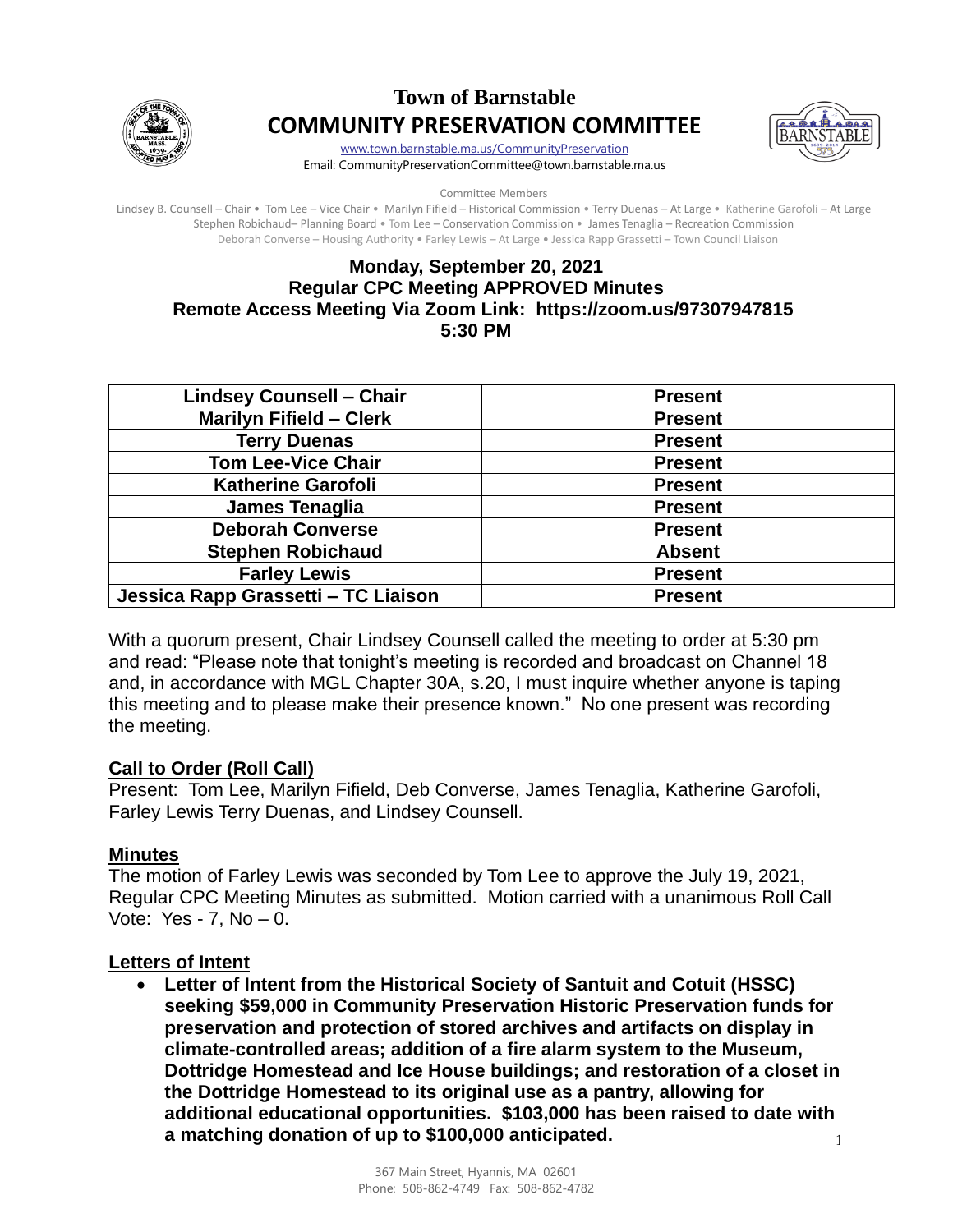Ms. Carol Zais and HSSC Building Chair Steve Devlin represented the Historical Society along with the new HSSC administrator and HSSC vice president, explaining that he will be doing the construction for the renovation and addition. Mr. Devlin noted that the HSSC is constructing a three-story addition where the Fire Museum is now, resulting in a slightly larger footprint, with the addition of 3 climate-controlled floors to store archives and documents safely. He said that the first floor will house the Fire Museum, with an office above it and a basement below for archives with climate-control for storage. Presently, he added, the archives are in the basement of the Homestead, and a lot of items have been lost due to its not being climate-controlled. He said the Ice House building and the Homestead will be air-conditioned, providing preservation year-round. He noted that the largest request is for the HVAC system to preserve what exists. Mr. Devlin explained that the bathroom in the Homestead building would be removed to recreate a butter-churning area that probably existed long ago. Additionally, he said, fire alarms will be installed in all three buildings.

James Tenaglia asked if the total amount of the project is \$272,000. Mr. Devlin replied that they are going to approach \$400,000 as a total project amount, and Ms. Zais explained that the remaining funds needed would be raised through donations, confident that \$250,000 to \$300,000 could be raised by the end of the year. Chair Counsell said that this project was reviewed for eligibility before the Letter of Intent was submitted, and a fire alarm system and HVAC systems meet eligibility for historic preservation.

Public Comment – None

**Motion was made by Deb Converse and seconded by Terry Duenas to move the Letter of Intent to the Application stage. Motion carried with a unanimous Roll Call Vote: Terry Duenas - yes, Marilyn Fifield - yes, Deb Converse - yes, Katherine Garofoli - yes, Tom Lee - yes, Farley Lewis - yes, James Tenaglia - yes, and Lindsey Counsell - yes.** 

• **Letter of Intent from the Marstons Mills Community Church seeking \$150,000 for the rehabilitation of the outer walls, belfry, doors, and windows, with \$14,000 raised to date by the Church in cooperation with partners at the Marstons Mills Village Association, the Marstons Mills Historical Society, the Liberty Hall Club, and the Marstons Mills Public Library.**

Reverend Earl Roberts introduced himself as pastor of the Marstons Mills Community Church for the past 10 years. He explained that the front part of the building is the historic part that was moved to this site from Yarmouthport by ox cart in 1830 and is listed on the National and State Registers of Historic Places. Reverend Roberts said that \$150,000 is being sought for preservation work, focusing on the bell tower which he said has been a village landmark since 1859. He said that fundraising efforts are ongoing, but if allowed to partner with CPC, fundraising may be more successful, with \$50,000 anticipated toward the total cost of the project. Reverend Roberts noted that the building is used for community purposes along with its use as a church.

2 Marilyn Fifield pointed out that the State Historical Commission normally announces grants that are available for application in November, and they are 50%-reimbursement grants like Tales of Cape Cod got for the Olde Colonial Courthouse. If the program is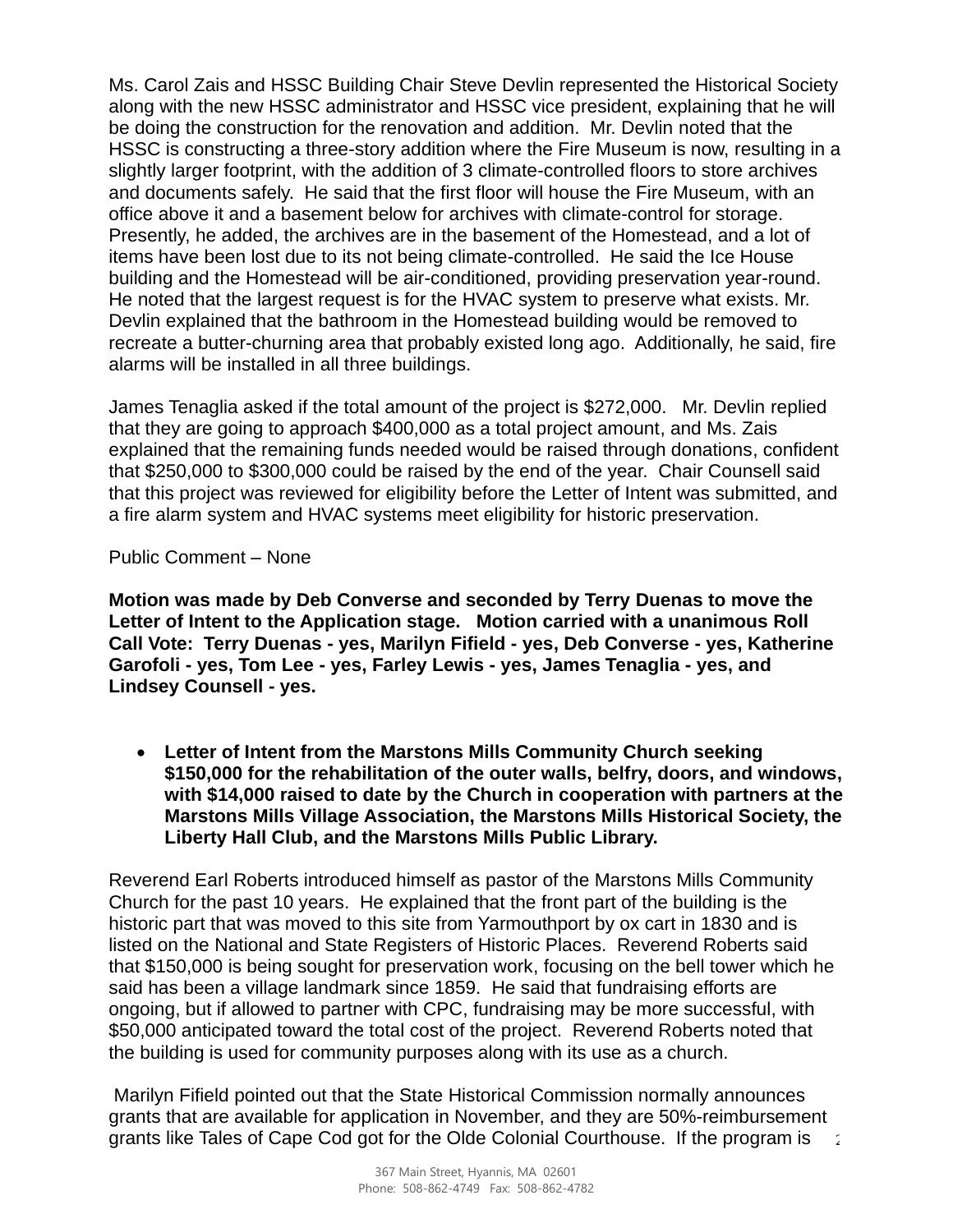funded and announced in November, Ms. Fifield said the church would be eligible to apply, since it is listed on the State and National Registers. Chair Counsell offered to forward information regarding the State Grant once it is available.

James Tenaglia asked if any engineering or building studies have been done to ensure that the building is sound, but Reverend Roberts said that there have been no engineering studies, although he hoped to receive funding for this, noting that the building appears to be sound. Tom Lee said he'd met with Reverend Roberts at the church and felt that funding for a professional evaluation with recommendations would be something that CPC could support. He suggested that CPC could approve the Letter of Intent and request the applicant to provide quotes for an engineering study. Members agreed that they would be in favor of funding a study and proceeding that way. Chair Counsell asked Pastor Roberts to obtain some quotes from consulting firms for an engineering study and come back to CPC.

Public Comment: None

**Motion was made by James Tenaglia and seconded by Katherine Garofoli to move the Letter of Intent to the Application stage, assuming a CPA-funded engineering review. Motion carried with a unanimous Roll Call Vote: Terry Duenas - yes, Marilyn Fifield - yes, Deb Converse - yes, Katherine Garofoli - yes, Tom Lee (yes), Farley Lewis- yes, - yes, James Tenaglia - yes, and Lindsey Counsell - yes.** 

#### **Applications**

None received.

#### **830 Wakeby Road, Marstons Mills – Supplemental Votes**

• **At the August 17, 2020, CPC meeting, Committee members voted unanimously to recommend the appropriation of \$500,000 in Community Preservation Open Space/Recreation funds for the acquisition of 830 Wakeby Road, Marstons Mills. At the November 19, 2020, Town Council meeting, funds for this acquisition were appropriated under Town Council Order 2021-024. Subsequent to this appropriation, notice was received of the award of a matching reimbursement Drinking Water Supply Protection Grant for an amount up to \$251,572 from the Executive Office of Energy and Environmental Affairs to the Town of Barnstable. A supplemental vote to acknowledge receipt and acceptance of the grant award of matching funds and reimbursement of the Community Preservation Funds for the grant amount is required by both the Community Preservation Committee and the Town Council. Additionally, a supplemental vote is required to acknowledge the addition of COMM Fire District as the primary holder of the Conservation Restriction with Barnstable Land Trust as a secondary holder.**

Public Comment: None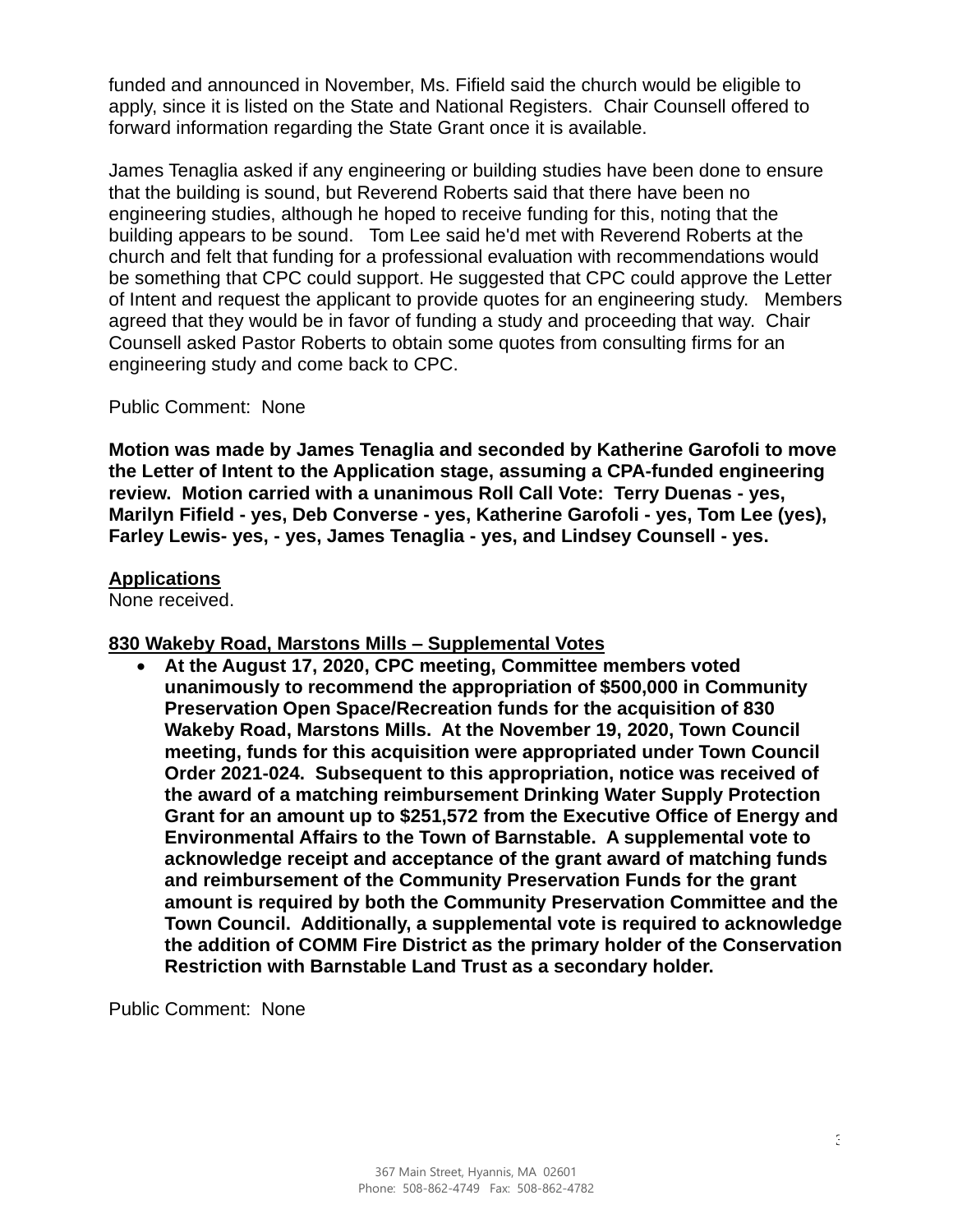**Motion was made by James Tenaglia and seconded by Tom Lee to accept the Drinking Water Supply Protection Grant in an amount up to \$251,572 from the Executive Office of Energy and Environmental Affairs, with the balance of the grant funds to be returned to the Community Preservation Fund. CPC also accepts the addition of COMM Fire District as the primary holder of the Conservation Restriction with Barnstable Land Trust as a secondary holder, as read by Chair Counsell. This vote represents a supplemental vote to the August 17, 2020, CPC vote to recommend appropriation for 830 Wakeby Road, Marstons Mills, to the Town Council.**

**Motion carried with a unanimous Roll Call Vote: Terry Duenas - yes, Marilyn Fifield - yes, Deb Converse - yes, Katherine Garofoli - yes, Tom Lee (yes), Farley Lewisyes, - yes, James Tenaglia - yes, and Lindsey Counsell - yes.** 

Members discussed the need to revise the Conservation Restriction before it goes to the Town Council for a vote. Katherine Garofoli said she was very impressed that the CP fund will be reimbursed with the grant money and noted that this is the type of partnership that is most desirable for land protection. Chair Counsell said there will need to be a COMM Fire vote at their Annual Meeting and Town Council approval, as well.

## **Correspondence Received:**

None received.

Project Updates: Chair Counsell provided the following project updates:

- The Affordable Housing Growth and Development Trust Fund Board Application was appropriated at the August 19, 2021, Town Council meeting, with funds now available.
- Mid-Point Community Housing Application Finalizing Restriction process.
- DPW Barnstable Hollow Playground and Centerville Recreation Playground Applications were appropriated at the August 19, 2021, Town Council meeting, with funds now available.
- Barnstable Historical Society Application Historic Preservation Restriction is in process.
- Barnstable Little League Application for Open Space/Recreation funds is anticipated for a future meeting.
- A Letter of Intent is anticipated from the Cotuit Federated Church for a future meeting. Chair Counsell called this a complicated review in determining what would be eligible for CP Funds.
- Sturgis Library Application has been forwarded for inclusion on a Town Council agenda.
- Application for Armstrong Kelley Park is anticipated for the October 18, 2021, CPC meeting.
- The State CP-3 describing the projects approved for Community Preservation Act funds for FY 2020 has been filed.
- James Tenaglia said that the new Pickleball Courts located in Marstons Mills will be ready to open soon.